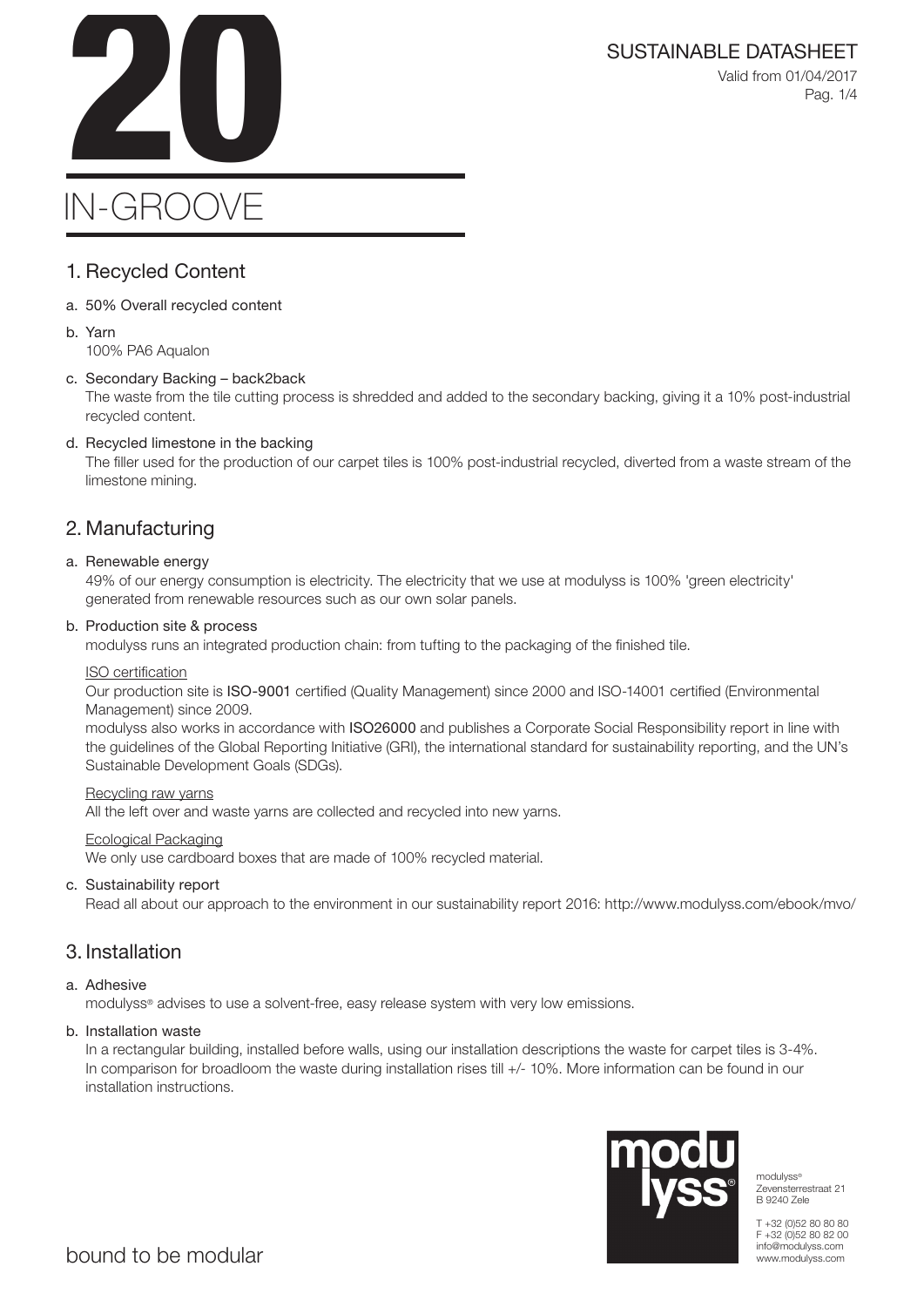### SUSTAINABLE DATASHEET

```
product: In-Groove
Pag. 2/4
```
## 4. End of Life

### a. Re-use

At the end of life, after cleaning, carpet tiles can be re-used in non-critical areas, to extend the product life.

b. Recycling

Carpet tiles can be used as raw material for the backing of new carpet tiles in our back2back program.

c. CARE

Partnership modulyss®/Vanheede Environment Group in which carpet tiles are converted into secondary fuel to reduce  $\mathrm{CO}_2$  emissions significantly. The minerals are extracted from the carpet tiles and recycled into raw material for the cement production industry, which results in  $\pm$  50% recycling of our carpet tiles.

### 5. Voc's & Chemical Substances

This product fulfills the testing criteria for emissions of:

- a. DIBT (DE) Deutsche Institute für BauTechnik TVOC28<1,0 mg/m³ This product is DIBT-certified, Abz-nummer Z-156.601-604.
- b. CRI (US and international) Carpet & Rug Institute

Compliant to the requirements of Green Label Plus, GLP 1100 (see LEED®, point 6.b)

c. GUT (DE)

Gemeinschaft Umwelfreundlicher Teppichboden

TVOC28<100 μg/m³

This product meets the GUT-criteria, GUT-license number D64DD70E. These criteria include VOC tresholds, odour and chemical substances.

d. REACH (EU)

modulyss® complies with the strict European REACH standards.

e. Sundahus (SE)

SundaHus Miljödata is a system of health and environmental assessment of products in the construction and real estatebusinesses. The core of the system is a database of substances, materials and products. B-rating.

f. M1 (FI)

This certificate is granted by the Building Information Foundation RTS sr. The aim of the classification is to enhance the development and the use of low-emitting building materials to create a healthy indoor environment.

## 6. Environmental Product Declaration (EPD)

An EPD is a standardized way to provide information on the environmental impact of a product during the entire life. They include information on the environmental impact of raw material extraction and production, energy use and efficiency, content of materials and chemical substances, emissions to air, soil and water and waste generation. A product-specific EPD in accordance with the ISO14025 and EN15804, is available for this product. The EPD-declaration-number is EPD-MOD-20170077-CBC1-EN.



modulyss® Zevensterrestraat 21 B 9240 Zele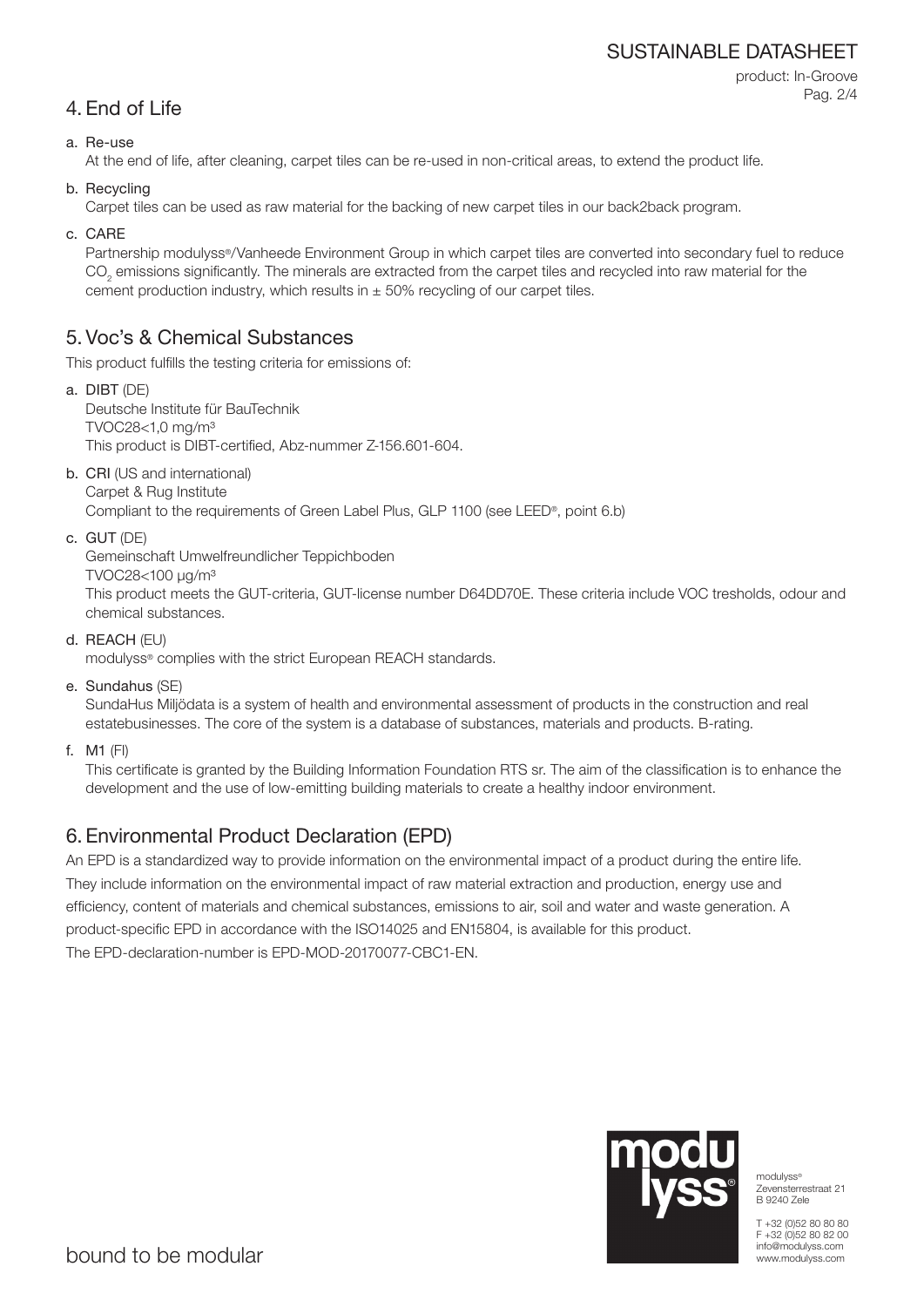### 7. Compliance to Green Building Certifications

product: In-Groove Pag. 3/4

### a. BRE Global (UK)

Building Research Establishment This product can contribute towards credits in:

### Hea 02 – Indoor Air Quality

To recognise and encourage a healthy internal environment through the specification and installation of appropriate ventilation, equipment and finishes.

- Use of a low-emission adhesive on installation (BN EN 13999-1:2007) can contribute to this credit.
- modulyss® carpet tiles meet the requirements of EN14041, including E1 classification for formaldehyde emissions, and can contribute to the credit for a healthy indoor air quality.

### Hea 05 – Acoustic performance

To ensure the buildings' acoustic performance including sound insulation meet the appropriate standards for its purpose. This product is highly sound-absorbent. It reduces contact noise by 22 decibels (ΔL<sub>w</sub> - ISO 10140) and has an absorption coefficient of 0.15 (ISO 354).

### MAT 1 – Life Cycle Impact

BREEAM Rating Offices

### Certificate ENP 428 o, A rating - Eco Point score 0,332

To recognise and encourage the use of construction materials with a low environmental impact (including embodied carbon) over the full life cycle of the building. For more information on the Green Guide to Specification visit www.bre. co.uk/greenguide or www.greenbooklive.com

### MAT 5 – Designing for Robustness

To recognise and encourage adequate protection of exposed elements of the building and landscape, therefore minimising the frequency of replacement and maximising materials optimisation. This product satisfies the requirements of EN1307 classification, class 33 - LC2 for intensive use in a contract environment.

### WST 01 – Construction Waste Management

To promote resource efficiency via the effective management and reduction of construction waste. This product can contribute to waste reduction on site. See item 3, installation, for more details. Concerns cutting waste on installation of carpet tiles.

### b. LEED (US and international)

Leadership in Energy and Environmental Design modulyss products can contribute to the following LEED v4 credits:

- MR credit: Interiors Life-Cycle Impact Reduction
- MR credit: Building product disclosure and optimization Environmental Product Declarations
- MR credit: Building product disclosure and optimization Sourcing of raw materials MR4 Post-Industrial recycled content: 50% MR4 Post-Consumer recycled content: 0%
- MR credit: Building product disclosure and optimisation Material ingredients
- MR credit: Construction and demolition waste management
- EQ credit: Low emitting materials
- EQ credit: Indoor air quality assesment
- EQ credit: Acoustic performance.

Products are not reviewed under LEED, LEED credit requirements cover the performance of materials in aggregate, not the performance of individual products of brands. For more information on LEED, visit www.usgbc.org/contact

c. HQE (FR)

Haute Qualité Environnementale

In 2005 modulyss® was awarded the HQE certificate by FDES in accordance with NF P01 010. This product can contribute to seven of the 13 HQE targets as follows:



modulyss® Zevensterrestraat 21 B 9240 Zele